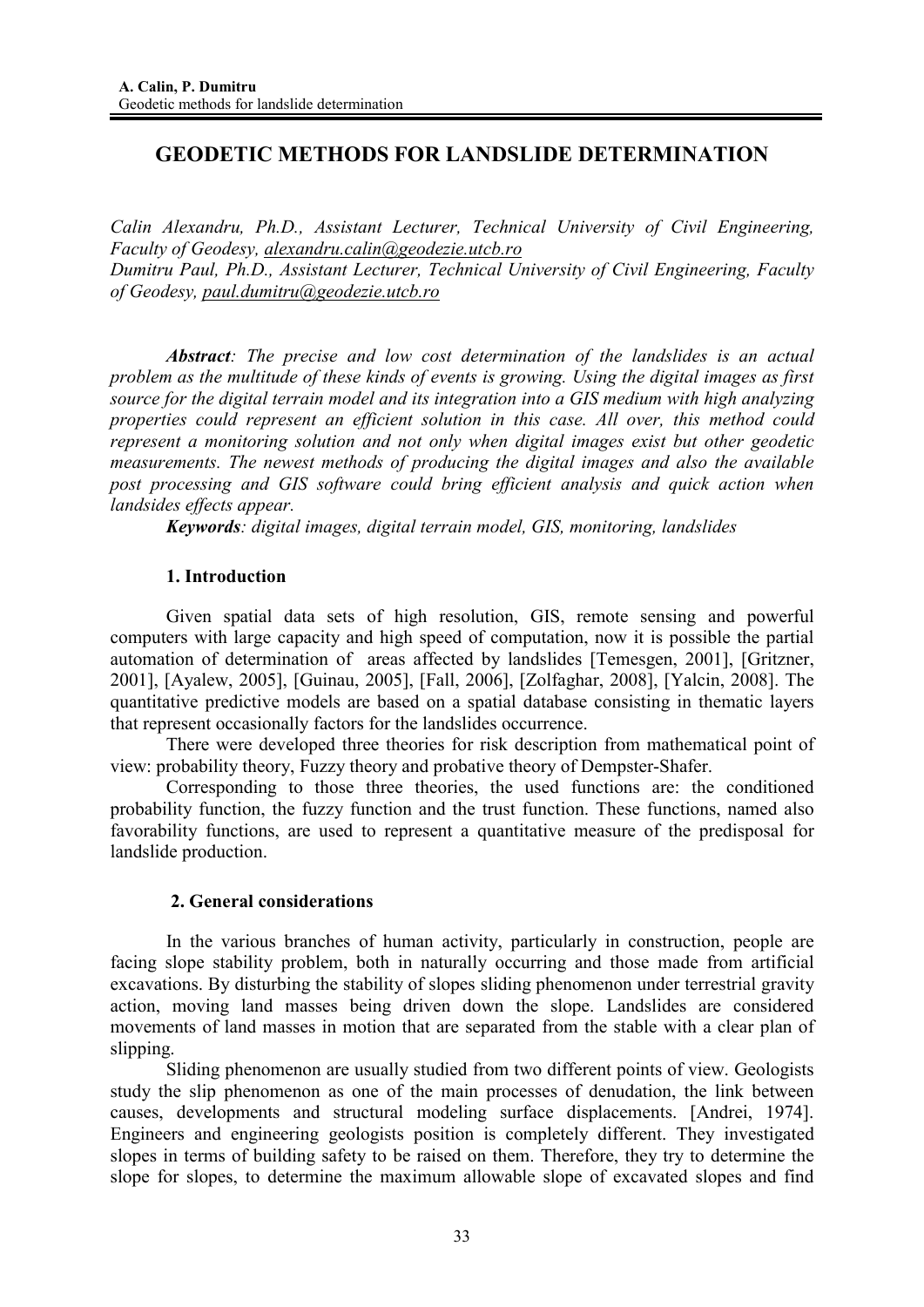methods to evaluate certain slope stability, and stabilization and corrective measures are necessary. Slope stability quantitative research emerged from the need to build high embankments and deep to dig dibble for railway lines, roads or canals.

Obviously, best results are obtained when both lines of research complement each other. For the quantitative determination of the stability of slopes by mechanical methods is essential to know the land geological structure of the area, composition and orientation layers and geomorphological history of the landscape. On the other hand, geologists can better express terms emergence and evolution of slip phenomenon when facing their considerations and static analysis results obtained from research conducted by means of earth and rock mechanics.

Therefore, both engineer and geologist, study the theoretical and practical matter slip, and knowing the causes, nature and size evolution to assess landslide hazard and finding the right method to stabilize sliding land.

### **3. Landslides**

Landslides are the result of the massive disposal of land. Some slides are not forming a boundary between the stable and unstable. There are also numerous slides, with areas of detachment, which was preceded or rupture caused massive internal processes and sometimes excessive deformation.



## *Figure 1. Types of landslides*

Thereby, the causes and dynamics of complex landslides involving the examination process including the transfer of land without causing deformation phenomenon of surface separation and the breaking, characterized by the appearance of discontinuities in the mountain land.

Landslides are a class of natural disasters by triggering which can cause considerable human and material losses. Therefore, reducing these damages requires forecasting landslides or preventing their onset. Remedy products is already slipping only action to recover land affected. At the launch slip therefore is very important to identify the primary and is in direct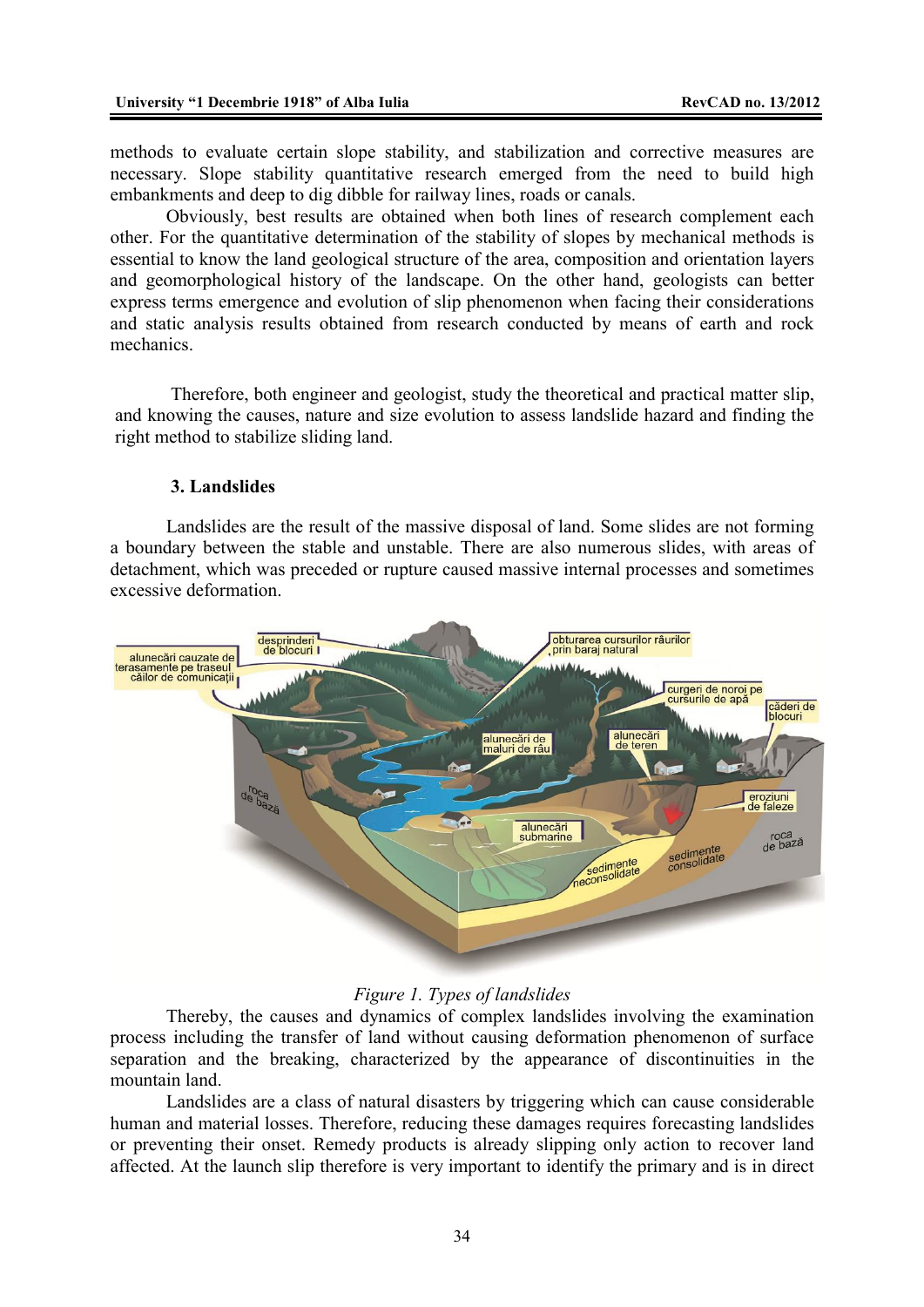correlation with how to mobilize the shear resistance as a parameter controlling geomechanical stability.

Mobilization of shear resistance shift highlights, reported at first failure, a major resistance area that mobilizes the small displacement is known as the resistance at the top, and feature heavily in any slope. The slopes in this stage are pre-lendslides [Paunescu, 2000].

Pre-landslide stages, first slip and specific reactivation of cliff instability, rotational and translational slides and slides with side extension. Of these, rotational and translational landslides are most common in Romanian conditions.

Geomorphologic configuration forms gentle slopes highlights from the sedimentation followed by erosion of the slope [Paunescu, 2000]. Any forms that deviate from this typical configuration can be interpreted, whether the image is bedrock surface configuration geomorphological or cues can be suspected early primary slip or slide cues old post. Analysis of these abnormalities can provide useful information in the forecasting landslides underpinned the techniques that we propose in this paper.

Satellite and aerial platforms is like a modern technique to investigate the early instability and landslides over large areas, which are techniques by which it can demarcate areas that will form the subject of detailed investigations [Richards, 1986].

Aerial platforms are systems consisting of sensors and ancillary equipment acquisition that you take collections of data. Acquisition sensors can be panchromatics, multi-spectral, hyper-spectral, radar or lidar.

Satellite platforms are composed of several subsystems, each with a clearly defined [McGlone and others, 2004], namely: a structural subsystem, a subsystem for altitude determination and control, a power subsystem, a thermal subsystem, a communication subsystem and a sensor system for remote sensing. All modern platforms are equipped with inertial (INS / IMU) and GNSS implementation guidance operation outside of the images taken [Grejner-Brzezinski, 2001].

Investigation of digital terrain model provides all information required to draw remedial studies due to terrain conditions where ground investigations are not possible. In this case no longer seeks landslide forecasting, but is aimed at restoring mechanisms resulting in slippage and can guide the development of technical solutions for remediation and rehabilitation of affected land.

Landslides can be investigated using digital terrain model and the images obtained can be divided into three categories in direct correlation with the stages of slipping:

Category 1 includes slides of pre-landslide stage. Are associated with depression areas in succession incipient ebullient decreasing the elevation, the mechanisms rotational obvious and less obvious to the translational. These cues are usually undetectable to the naked eye, but are very useful because it enables prediction of landslides long before their occurrence. In terms of topographic anomalies are found in uniformity contours, their withdrawal in the depression areas and coastal areas preembullent advancement in the valley. Technology is valid only if coupled with the growth areas of preembullent, only in this series on elevation. The presences of the depression areas can only be caused by local subsistence phenomenon have no connection with landslides. Pre-landslides appearance is most often attributed to the accumulation of slip and very little material on tectonics. Should be considered progressive or regressive mechanism, for slides incipient can make the depression areas predominate, respectively preebulments areas. Elevation changes described above can be identified by comparing existing digital terrain model with a previously created either by monitoring the displacement of three-dimensional mark.

Category 2 includes slides in proximity to first slip where tension cracks, small increases associated downstream sliding compression cracks ebulments better defined. All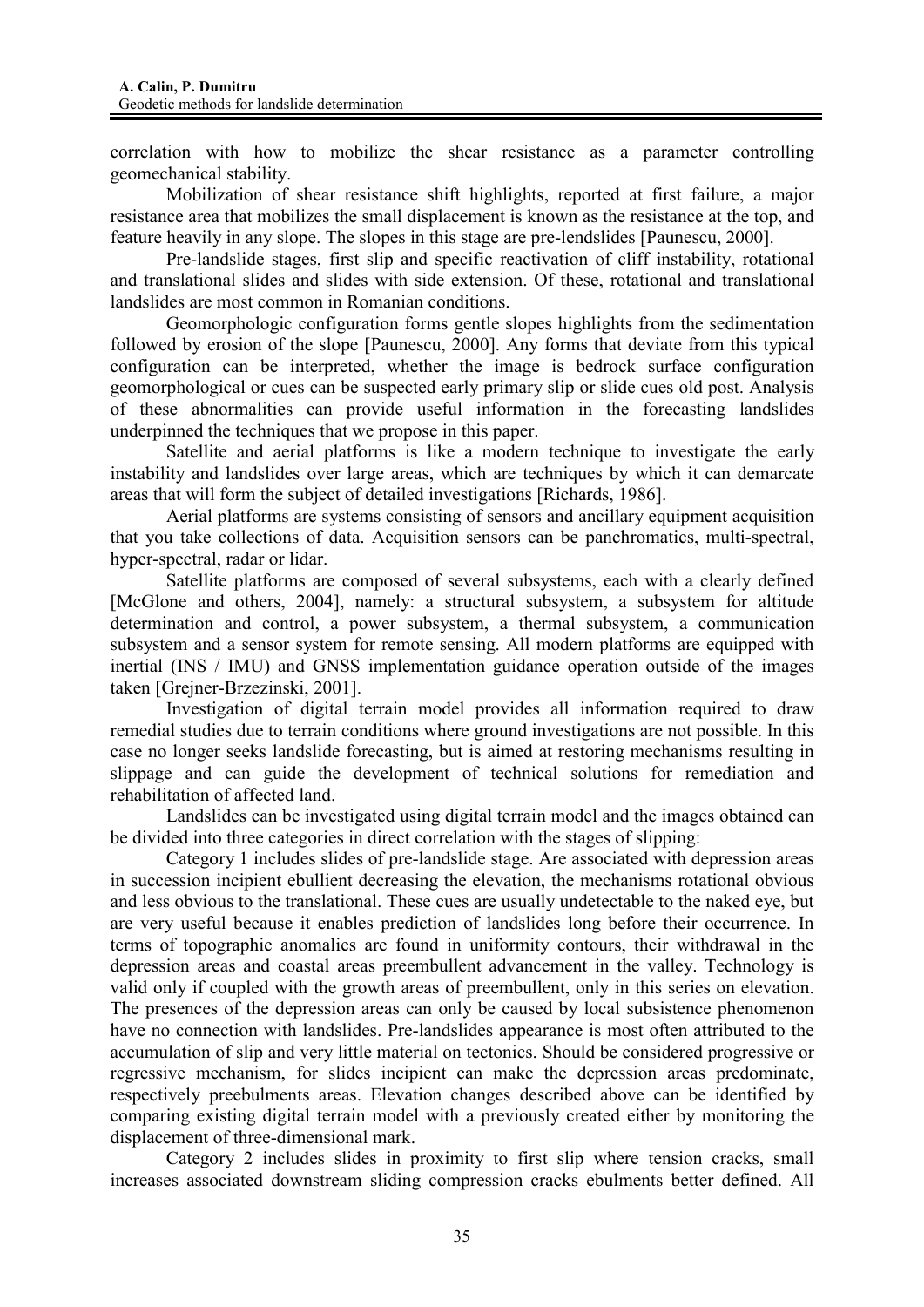these transmissions can be identified by viewing carefully orthophotomap or digital terrain models. With the use interferometry may provide more useful information.

Category 3 includes slides already produced (after landslide or postfactum and subsequent reactivation) and which are visible as ridges and terraces all cues sliding, transverse and longitudinal cracks, fissures affected ebulments defined by inflection.

Landslides greater magnitude occurred in the past decade in Malul cu Flori (June 1979), Zemes (1992) Bacau, Izvoarele (August 1993) Galati, Pârcovaci (December 1996) and Ocnele - Valcea (2001).

### **4. Determination of areas affected by landslides**

Malul cu Flori village is located in the north-west of the county Dâmbovita. Actual name of the village dates in 1900, probably after the name given after the bat bushes that are on the right entrance road.

Existing cartographic products purchased from the National Geodetic Fund and OCPI Dâmbovita was:

- Orthophotomap common scales 1:5000 Malul cu Flori - edition 2005;

- Digital terrain model resolution 30 m - edition 2005;

- Topographic and cadastral plan scale1: 10000;

- Topographical Plan scale1: 2000.

The existence of landslides and territories slip is an objective reality, created by the region and complicated evolutionary development of man's economic activity. To reduce potential damage, it requires knowledge of spatial distribution of these phenomenon, carrying out strict safeguards. This will reduce the probability of new landslides and reactivation of existing ones, will reduce the danger of destruction of engineering and land targets by sliding processes.

Identifying these areas is made through spatial analysis. Digital model of deformation is presented in shades of brown, resulting digital terrain model by comparing the 1976 edition with 1967 edition digital terrain model.

The digital elevation differences (deformations) results reflect changes in relief due to the landslide which took place in 1972. This pattern of deformation is superimposed on the 1976 edition 1:2000 cadastral plan (Figure 2).

The landslide of 1972 is characterized by a broad valley in the ridge (the dark brown) and ebulments (colored area) limited Valea Larga and large probably eroded between the time slip and time of the 1976 map edition.

Located in the western area of the landslide it shows numerous undulations relatively consistent contours which could be interpreted as a stage that is pre-landslide area. The presence of a ridge area confirms the initial conclusion. Located in the eastern area of the landslide it highlights many alterations to the lift down which interpretation should be done in conjunction with bedrock configuration. Even beyond the left flank of the main terrace of the landslide, crest and forehead lift to be affected which cannot be explained only by tectonic causes, the presence of faults in the bedrock that covers deposits subdivided into two massive totally different behaviors. Second, image analysis highlights and streams routes whose erosion effect is well shown.

To emphasize the size of deformation during 1976 - 1967 saw a digital model of their values divided into nine classes (Figure 3). It should be noted that after the 1972 slide area was free, without buildings and young orchards which made it possible to achieve accurate image.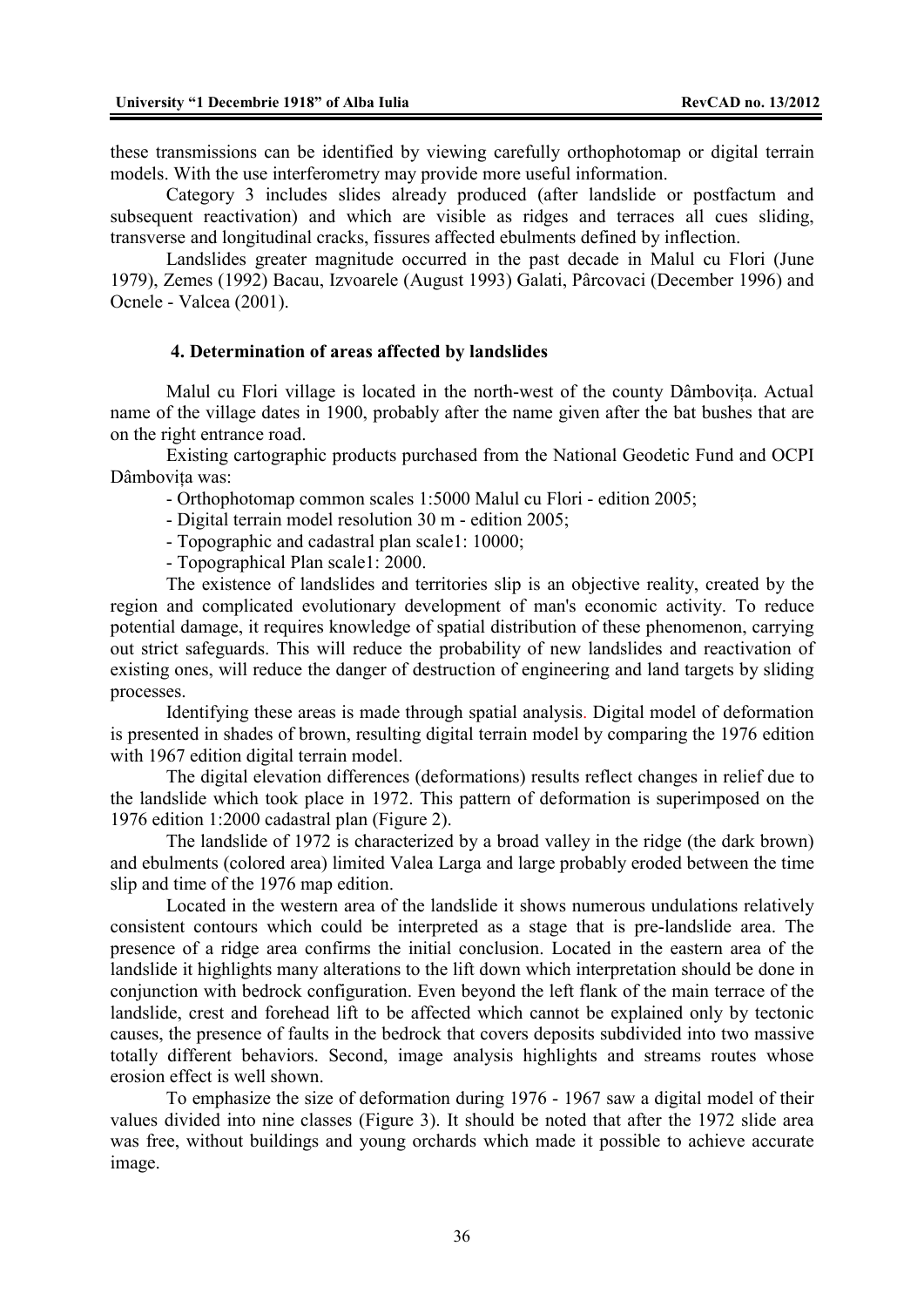

*Figure 2. Digital model of deformation (in shades of brown) between 1967 and 1976 editions represented on 1:2000 topographic plan , 1976 edition* 



*Figure 3. Digital model of the deformation (9 classes of values) between 1967 and 1976 represented on orthophotomap 2005 edition*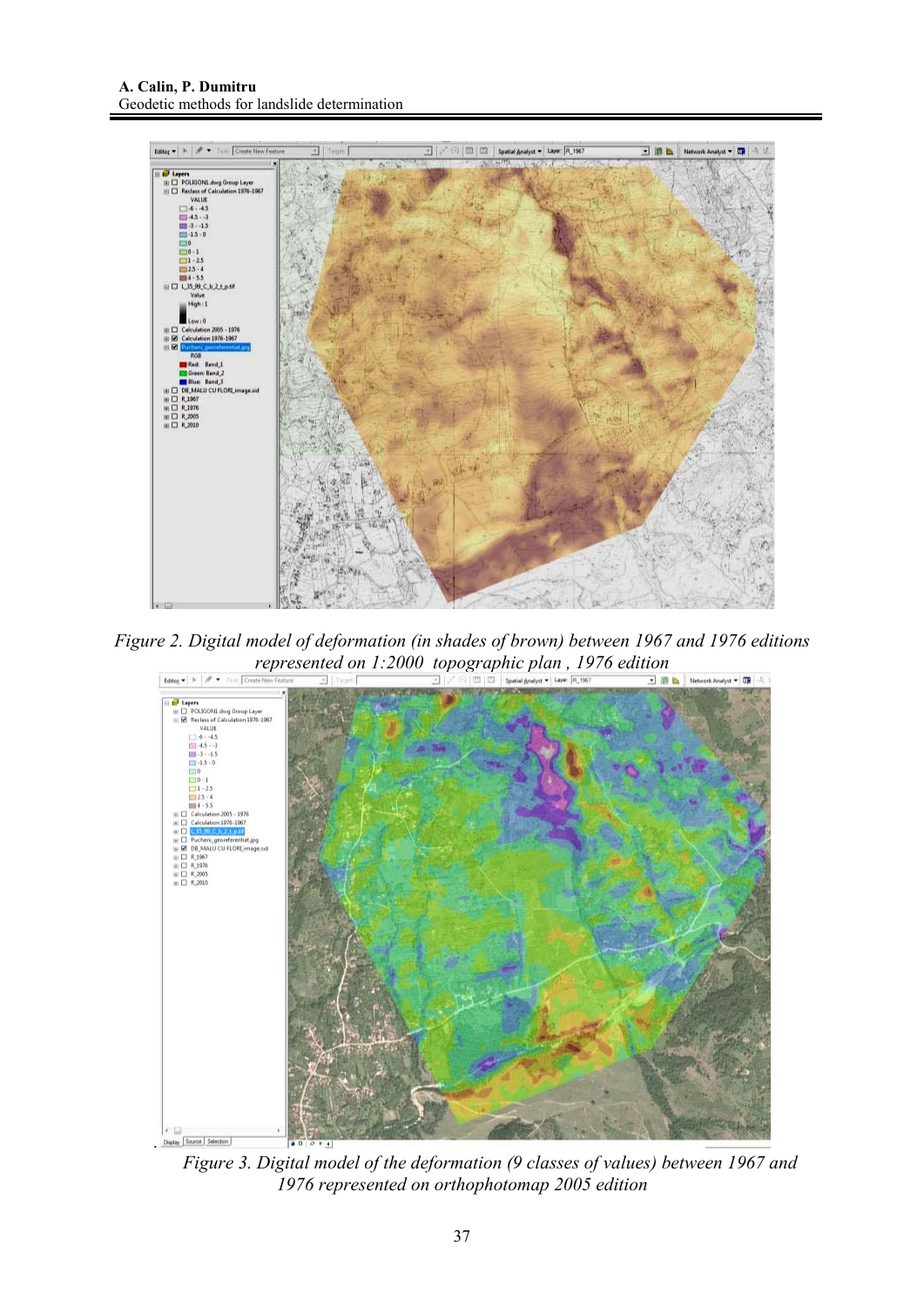Further, it achieved another digital model of deformation for the period 1976 to 2005. Foot area adjacent downstream right bank of the river valley is steep terrain Large and full of high vegetation, which may induce errors in the implementation from the 2005 model cannot be accepted as lifting area of several meters per route stream (natural dam would be created). In ridge area of landslide such inaccuracies also occur, all in areas with high and very dense vegetation. Therefore this model has been used to perform further spatial analysis. Chronologically, was achieved another digital model of deformation for the period 2010 to 2005. As a result of the landslide area appeared likely the same inaccuracies, we considered the 2005 digital terrain model does not allow accurate representation of natural terrain altitudes (no vegetation) and cannot be used for analysis. For these reasons, we had to analyze the landslide in 2010 taking as reference the digital terrain model obtained from the 1976 edition map.

Another digital model of the deformation was created specifically for the period 1976 - 2010 (Figure 4), presented in different ways.



*Figure 4. Digital model of deformation (19 classes of values) between 1976 and 2010 represented on orthophotomap 2005 edition* 

 Digital model of deformations obtained reveal morphological changes (as identified in the field visit and especially in the digital terrain model edition 2010), namely depression and ebulments areas. Area located beyond the western flank of the landslide has not changed dramatically as confirmed by reality, but small changes are specific to a stage pre-landslide limit, which should be submitted to the local government area because many buildings are located, ways of communication and population. The area beyond the eastern flank of the landslide reveal a troubled terrain, compounded fault probably talking about the beginning and are visible in this interpretation.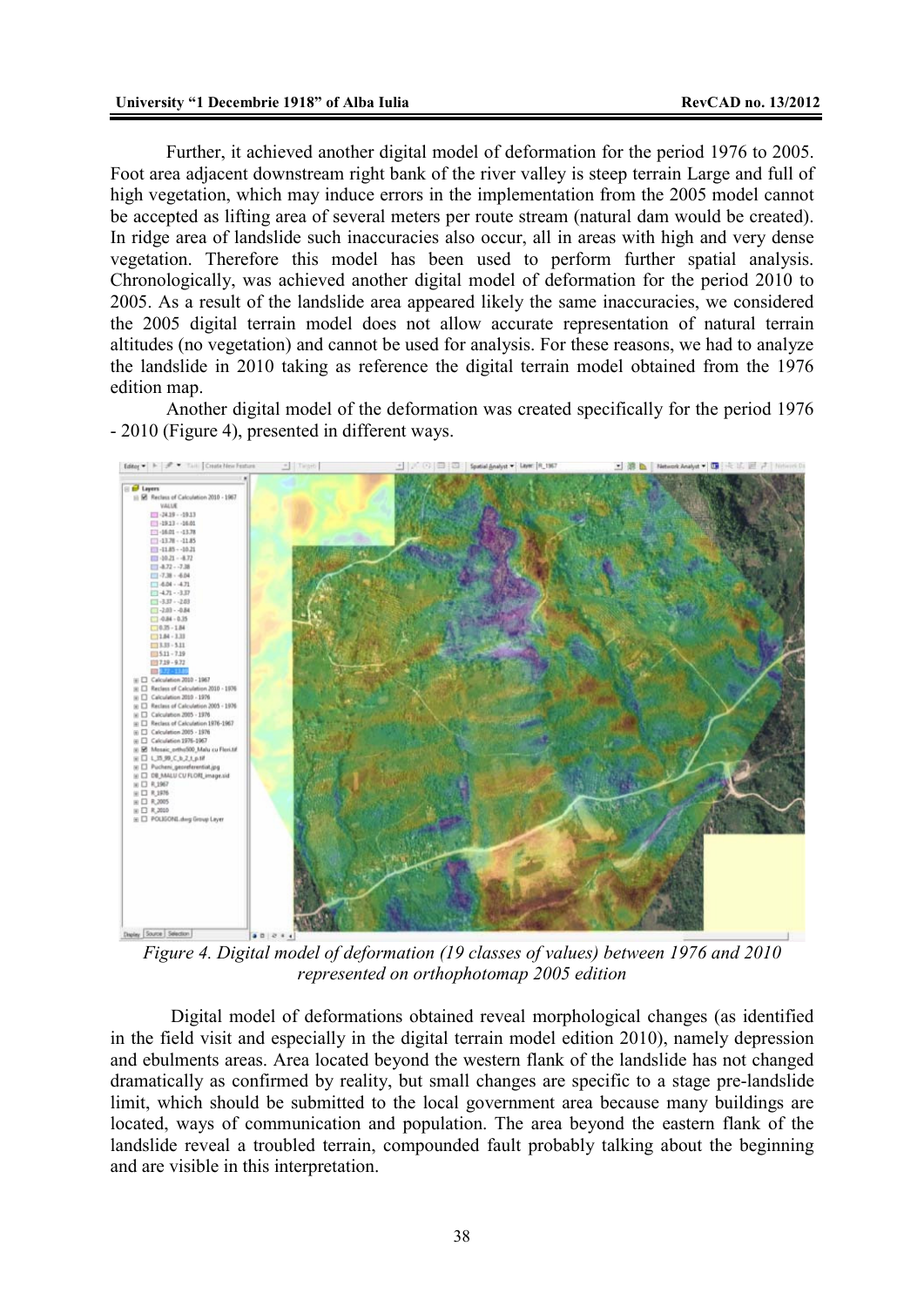Between 1976 and 2005 County Road 724 has been restored, its position is changed (which is revealed by orthophotomap 2005). By comparing the position of the shaft road leading to the following maximum horizontal displacement:

- For the landslide of 1972 a maximum displacement of 38.98 m;
- For the landslide of 2010 a maximum displacement of 35.81 m

### **5. Conclusions**

The landslide at Malu cu Flori scientific and social interest due to its scale (about 1400 m long, 400 m wide and sometimes 25 m depth) which means the affected area over 50 hectares and perhaps a volume of over 10,000. 000 m3. Although located in a rural area, passivity towards this sliding could mean damage to the only access to town Pucheni and isolation of over 2500 inhabitants, creating natural dam on the Broad River Valley flooding of properties upstream and downstream area by breaking at some point the dam created. Scientific interest derives from the fact that the first slip occurred in 1972 and in 2010 to reactivate the same shape, possibly with some development retrogresive to crest. Before and between the moments slipping numerous topographic photogrammetric flight culminating in 2010 made even two months after reactivation. Existence of all such information capable of being converted into digital images, is a case study designed to confirm requirements landslide specialists to investigate, inventory and forecast these phenomenon by addressing the broad areas.

Comparative analysis for 1976 to 1967 of 1972 shows typical slip and adjacent areas that are at the stage of pre-landslide. Interpretation areas and lowering the lift can eliminate general erosion and the streams that stream path in Valea Larga. Linking areas down to the lifting points clear areas stretching and compression suffered by deposits in the sliding cover and any irregularities on the bedrock surface. What is surprising are areas of ridge lift or slip on the eastern flank can not be explained only by the presence of levels of fault in the bedrock, which is impossible to detect any field by visual inspection or measurement.

Comparative analysis of 2010 compared to 1976 shows cues of typical landslide in 2010 identified both visual inspection and digital model created from the query (terraces sliding speed of 4-6 m high, ebulmente of 10-12 m height). Comments on neighboring areas remain valid which means that movements of the stage that continue pre-landslide or not triggered landslides in these areas may be on grounds tectonic (fault steps to streaky party cover) or hydrostatic level in May lowered.

Comparative analysis should be considered very carefully in order to be eliminated parasitic values that may compromise the entire concept. This happened with the 2005 model of scientific being happy incident as a lesson on how the selection of primary data. Note that technical progress will bring images of increasingly powerful, and the difficulties of adjusting their old maps will remain as a pioneering step.

Monitoring of unstable slopes or potential instability are in phase prior to disposal, the post-landslide or reactivation may provide calibration data necessary mathematical forecasting models. Effective forecasting of landslides requires an advanced capacity to anticipate the behavior of slopes in the main trigger factor forecasting conditions or combination of favorable factors. In this sense, becomes a more extensive development in the world creating a Central Monitoring predict landslides that trigger factor is sufficient in predicting the onset of slipping due to prior analyzes mathematical models accurately calibrated measurements based platforms satellite and airborne.

In conclusion, the interpretation of digital images compared to slopes over large areas using GIS provides valuable information on the geomorphological dynamics, signal and